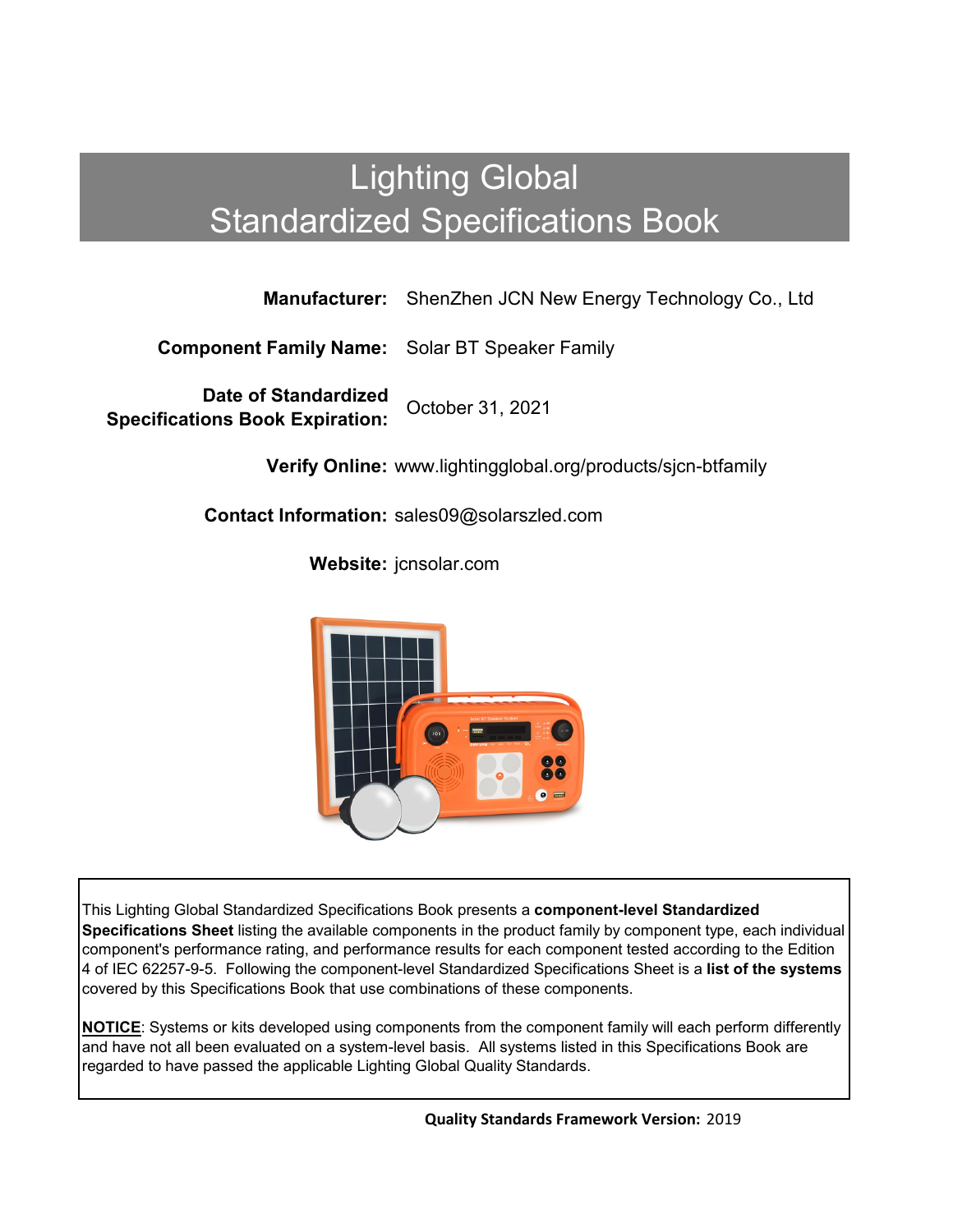# **Component-Level Standardized Specifications Sheet** ShenZhen JCN New Energy Technology Co., Ltd

### Solar BT Speaker Family

| <b>Battery / Control Box</b>    |                          |                               |                                            |                                              |  |  |  |
|---------------------------------|--------------------------|-------------------------------|--------------------------------------------|----------------------------------------------|--|--|--|
| Name /<br><b>Model Number</b>   | <b>Battery Chemistry</b> | <b>Nominal</b><br>Voltage (V) | <b>Battery Capacity</b><br>Rating<br>(mAh) | <b>Measured Battery</b><br>Capacity<br>(mAh) |  |  |  |
| Main unit with 2000 mAh battery | Lithium Ion              | 7.4                           | 2000                                       | 2600                                         |  |  |  |
| Main unit with 4000 mAh battery | Lithium Ion              | 7.4                           | 4000                                       | not tested                                   |  |  |  |
| Main unit with 6000 mAh battery | Lithium Ion              | 7.4                           | 6000                                       | 6100                                         |  |  |  |

| <b>PV Module</b>    |                                        |                                          |
|---------------------|----------------------------------------|------------------------------------------|
| Name / Model Number | <b>Peak Power at STC Rating</b><br>(W) | <b>Measured Peak Power at STC</b><br>(W) |
| 3 W PV Module       |                                        | 3.4                                      |
| 6 W PV Module       |                                        | not tested                               |
| 8 W PV Module       |                                        | not tested                               |
| 10 W PV Module      |                                        |                                          |

#### **Light Sources\***

|                               | Luminous Flux Rating Measured Luminous<br>(lm) | Flux (Im) | <b>Measured Lamp</b><br>Efficacy (Im/W) |  |  |
|-------------------------------|------------------------------------------------|-----------|-----------------------------------------|--|--|
| Name / Model Number           | $\overline{6}$                                 | ā         | δ                                       |  |  |
| LED bulb                      | 50                                             | 99        | 67                                      |  |  |
| Front LED light (integrated)  |                                                | 71        | 24                                      |  |  |
| Side Flash light (integrated) |                                                | 41        | 26                                      |  |  |

| Appliances*         |                                      |                           |                                                             |                                                     |                                                        |  |
|---------------------|--------------------------------------|---------------------------|-------------------------------------------------------------|-----------------------------------------------------|--------------------------------------------------------|--|
| Name / Model Number | <b>Description</b>                   | <b>Rated</b><br>Power (W) | <b>Measured</b><br><b>Power</b><br><b>During</b><br>Use (W) | <b>Rated</b><br><b>Battery</b><br>Capacity<br>(mAh) | <b>Measured</b><br><b>Battery</b><br>Capacity<br>(mAh) |  |
| Integrated Radio    | Radio integrated in the main<br>unit | --                        | 0.8                                                         | --                                                  | $- -$                                                  |  |

**NOTICE:** As indicated, not all components listed on this page were tested according to the Quality Test Method (QTM) in Edition 4 of IEC 62257-9-5. However, based on the satisfactory performance of the tested components in the family, the components that were not tested are regarded to have passed the applicable Lighting Global Quality Standards. In addition, all tested components passed an internal inspection, the full array of applicable QTM durability tests, as well as ingress protection testing (where applicable).

\*Light points and appliances may perform differently when used with different systems.